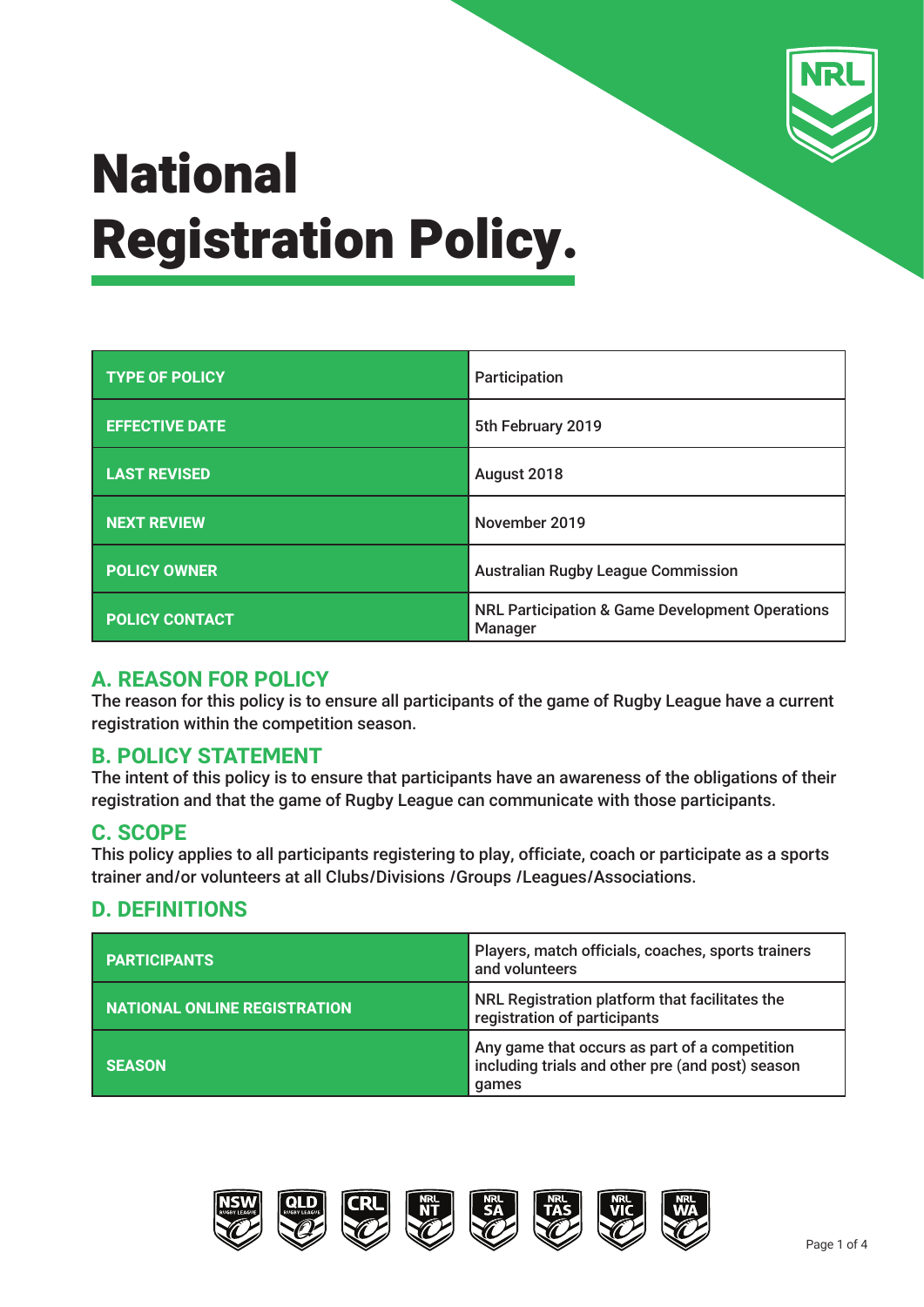

# **E. POLICY HISTORY**

| <b>PARTICIPATION POLICY</b><br><b>IDENTIFICATION NUMBER</b> | <b>VERSION</b> | <b>RELEASE DATE</b> | <b>AUTHOR</b>                                            |
|-------------------------------------------------------------|----------------|---------------------|----------------------------------------------------------|
| P <sub>0</sub> 04                                           | 2.4            | 5th February 2019   | <b>National Participation</b><br><b>Policy Committee</b> |

## **NATIONAL REGISTRATION POLICY**

#### **1.0. PURPOSE**

The Australian Rugby League Commission has implemented a Registration platform that facilitates the online registration of participants. The purpose of the National Online Registration platform is to:

- a. Achieve consistency and accuracy of data collection of registered participants
- b. Ensure compliance in reporting statistics
- c. Improve communication between the National body, State bodies and participants
- d. Deliver a national registration system for participants (players, match officials, sports trainers, coaches and volunteers)
- e. Provide an efficient mechanism to assist club volunteers to have data collected in a specified timeframe
- f. Ensure acceptance of National Terms, Conditions and NRL Policies for every participant within the database

#### **2.0. SCOPE**

This policy applies to all participants registering to play, officiate, coach or participate as a sports trainer and/or volunteer at all Clubs/Divisions / Groups /Leagues/Associations.

#### **3.0. REGISTRATION PERIOD**

A participant may be registered to a Club/ Divisions / Groups /Leagues/Association on the NRL National database from November 1 until June 30 unless:

- a. A player registers to play for a club after June 30 in a non- competitive age group and does not require a clearance from another club.
- b. A competition is conducted outside of winter competition season.

#### **4.0. DE-REGISTRATION OF PLAYERS**

A registered player can be de-registered in a season if they do not take part in any one game or any part of one game in that season (includes trials, pre-season or in season games)

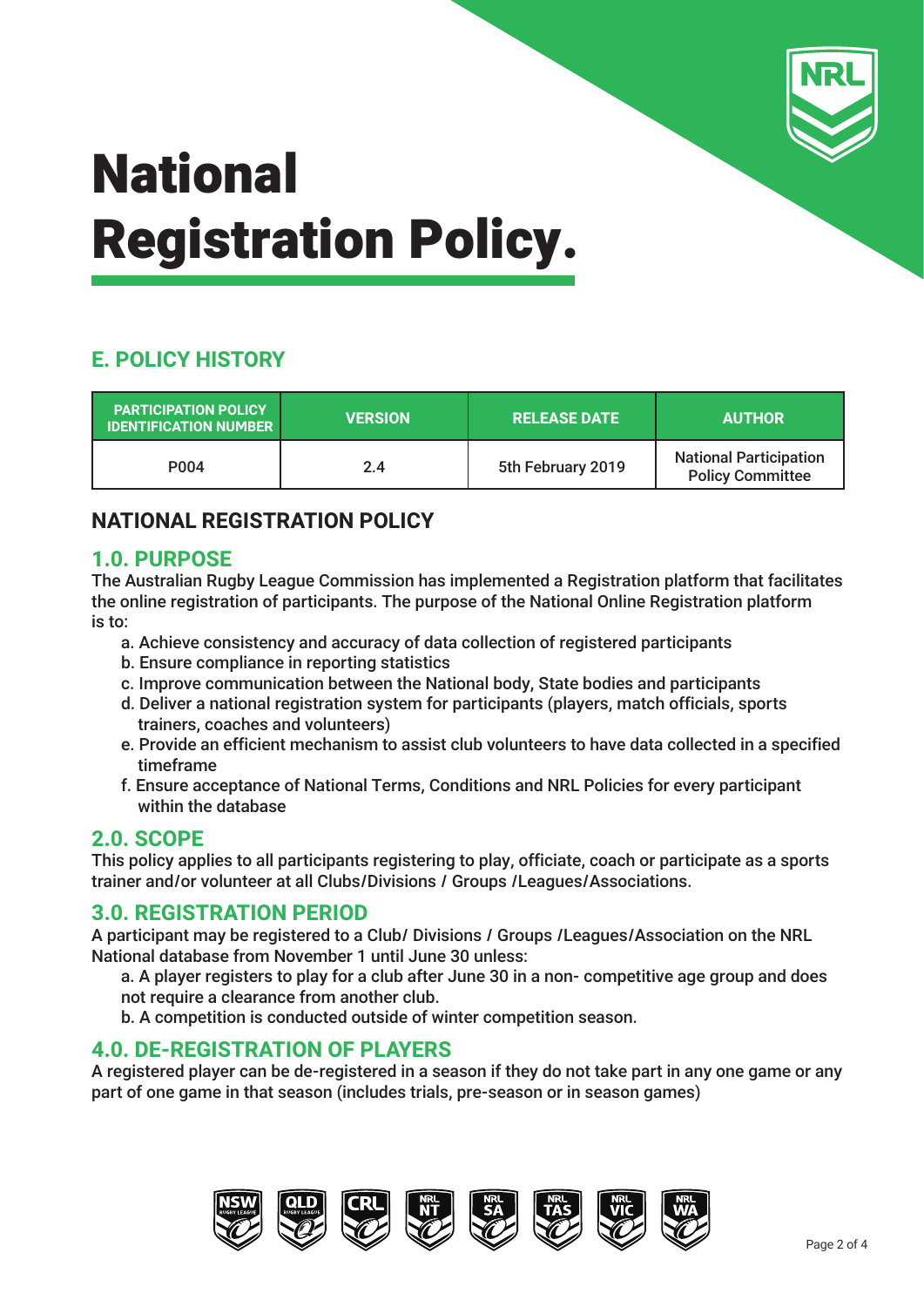

## **5.0 REGISTRATION OF PLAYERS**

A player must be registered on the National Online Registration platform, where practical, before he or she can participate in a trial or competition game for a club. In registering as a player, the player accepts the Terms and Conditions including abiding by all NRL and State League Policies, which may be amended from time to time. The registration is completed as follows:

a. A player returning to the club with whom they were registered in the previous season must use the online platform to complete the self-registration process;

- b. A player registering for the first time with a Rugby League club, must use the online platform to self-register. The player's registration will remain in a 'Pending' status until:
	- i. The player provides confirmation of the details entered online by producing a birth certificate, or current/valid passport or driver's licence to the club prior to participating in matches.
	- ii. Once the club is satisfied with the players identification the system administrator will approve the pending player as a club participant for the season
- c. A player seeking a clearance from a club from which they were registered in a previous season must authorise the club to initiate a clearance on his/her behalf, or complete the on line clearance request form.
	- i. The player must provide the new club with evidence of name and age by producing a birth certificate, or current/valid passport or driver's licence.
	- ii. The player will receive notification of approval by email. The email will contain a link to the online registration form, which must be completed by the player, accepting the national Terms and Conditions.
- d. Other manual options may be implemented by State Governing bodies in remote and regional areas where access to online forms are limited. These registrations must be entered on line by the governing body according to designated timelines.

#### **6.0 REGISTRATION OF COACHES**

Registration of a coach is mandatory once he/she has been appointed by the club regardless of whether the person holds a current coaching accreditation.

By registering and accepting the Terms and Conditions a coach agrees to abide by all NRL and State League policies, which may be amended from time to time.

- a. Registration must be completed through self-registration via the online platform to the NRL National database
- b. The system administrator must assign the registered coach to the relevant team/s
- c. If a coach is unaccredited or the accreditation has expired, a course must be completed (refer to National Coach Accreditation Policy) by no later than 30 June in the year in which he/she is coaching. Failure to complete the training to become an accredited coach may lead to sanctions by the relevant League.